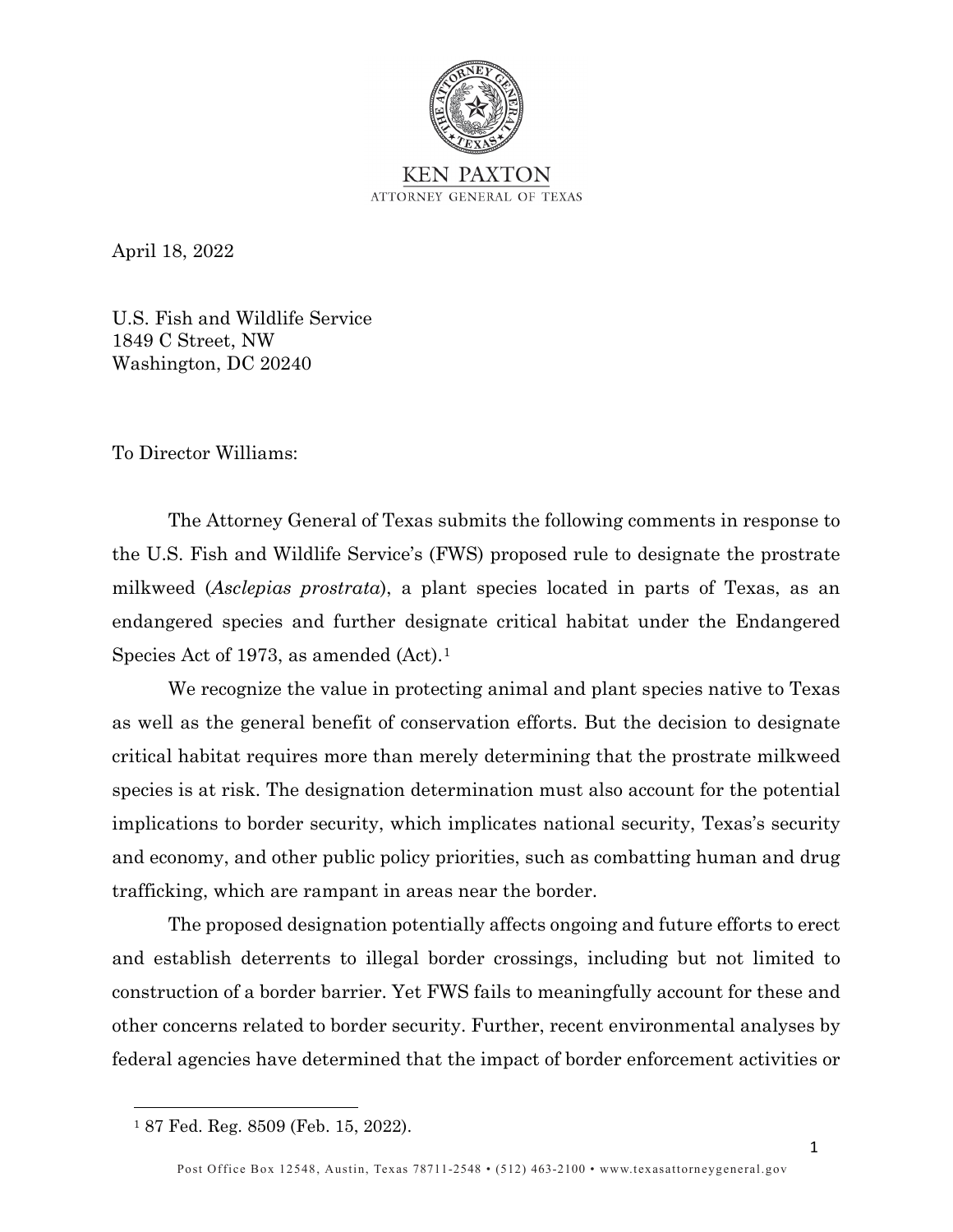border barrier construction is of minimal or no significance to the prostrate milkweed, and therefore the designation is not needed to protect the species from either. At a minimum, the proposed rule prioritizes plant life over human life by failing to properly address critical border security implications.

# *FWS Fails to Consider Border Security*

FWS is required to consider "the economic impact, the impact on national security, and any other relevant impact" of designating an area a critical habitat.<sup>[2](#page-1-0)</sup> More specifically, FWS must "identify any national security or other relevant impacts that . . . are contained in a particular area of proposed designation" and "consider the probable economic, national security, and other relevant impacts of the designation upon proposed or ongoing activities."[3](#page-1-1)

Although FWS mentions border security in its "Consideration of National Security Impacts," FWS determines in a conclusory fashion that "[a]lthough two proposed units of critical habitat are located along the border, we do not anticipate that there will be an impact on national security or homeland security."[4](#page-1-2) FWS focuses instead on potential "habitat loss from border security development and enforcement activities."[5](#page-1-3) This analysis ignores both previous federal government studies demonstrating there will be no habitat loss. Further, it ignores FWS's statutory duty to consider not just the impact of border security measures on prostrate milkweed, but the impact of a critical habitat designation on border security. Because FWS has not attempted any meaningful analysis as it relates to border security, Texas submits the following.

## *The Border Crisis*

The impact the proposed rule would have on national security is substantial.

<span id="page-1-0"></span> $2$  16 U.S.C. § 1533(b)(2).

<span id="page-1-1"></span><sup>3</sup> 50 C.F.R. § 17.90(a), (b).

<span id="page-1-2"></span><sup>4</sup> 87 Fed. Reg. 8528.

<span id="page-1-3"></span><sup>5</sup>*Id.* at 8514.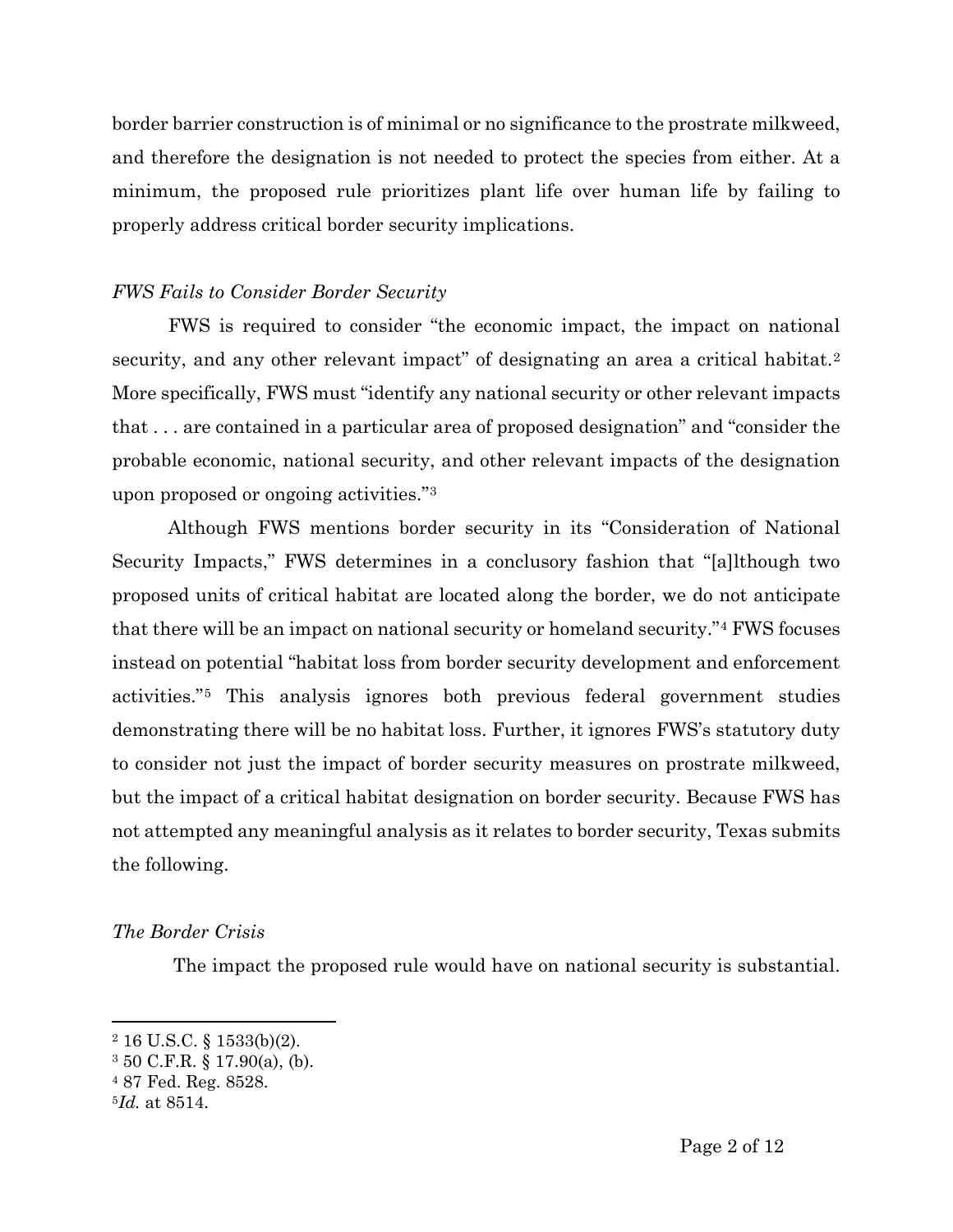The crisis on Texas's southern border remains ongoing. According to Homeland Security Secretary Alejandro Mayorkas, the federal government is "on pace to encounter more individuals on the southwest border than we have in the last 20 years."[6](#page-2-0) In February 2021 alone, there were more than 100,000 migrant encounters and Texas Deputy Border Chief Raul Ortiz has said that he "'fully expect[s] our border patrol agents to encounter over a million people this year.'"[7](#page-2-1) Then, on May 4, 2021, the U.S. Customs and Border Protection Agency (CBP) reported 173,348 southwest border land encounters during March 2021 and 178,622 in April 2021, the latter exceeding the April 2019 immigration surge by 63.25%—with no sign of abatement.<sup>[8](#page-2-2)</sup>

This trend has not only continued but also continues at a record-breaking pace. Now, in fiscal year 2022, almost 1 million encounters have occurred, and the number of encounters is substantially higher than last fiscal year.[9](#page-2-3) In fiscal year 2021, from October to February, land encounters totaled 397,549 compared to 842,685 land encounters for the same period this fiscal year.<sup>[10](#page-2-4)</sup> That is a 2[11](#page-2-5)% increase.<sup>11</sup>

<span id="page-2-0"></span><sup>6</sup> U.S. DEP'T OF HOMELAND SEC., *Statement by Homeland Security Secretary Alejandro N. Mayorkas Regarding the Situation at the Southwest Border* (March 16, 2021), https://www.dhs.gov/news/2021/03/16/statement-homeland-security-secretary-alejandro-nmayorkas-regarding-situation.

<span id="page-2-1"></span><sup>7</sup> Ted Hesson, *More than a million migrants expected at U.S.-Mexico border this year - U.S. official*, REUTERS (March 30, 2021), https://www.reuters.com/article/us-usa-immigrationborder/more-than-a-million-migrants-expected-at-u-s-mexico-border-this-year-u-s-officialidUSKBN2BM3FN; U.S. CUSTOMS AND BORDER PROTECTION, *Southwest Land Border Enco unters*, https://www.cbp.gov/newsroom/stats/southwest-land-borderencounters (last visited April 15, 2022).

<span id="page-2-2"></span><sup>8</sup> U.S. CUSTOMS AND BORDER PROTECTION, *CBP Announces April 2021 Operational Update* (May 11, 2021), https://www.cbp.gov/newsroom/national-media-release/cbp-announcesapril-2021-operational-update;U.S. DEP'T OF HOMELAND SEC., FINAL EMERGENCY INTERIM REPORT CBP FAMILIES AND CHILDREN CARE PANEL (April 16, 2019), https://www.dhs.gov/si tes/default/files/publications/19\_0416\_hsac-emergency-interim-report.pdf.

<span id="page-2-3"></span><sup>9</sup> *Southwest Land Border Encounters*, *supra* note 7.

<span id="page-2-4"></span><sup>10</sup> *Id.*

<span id="page-2-5"></span><sup>11</sup> *Id.*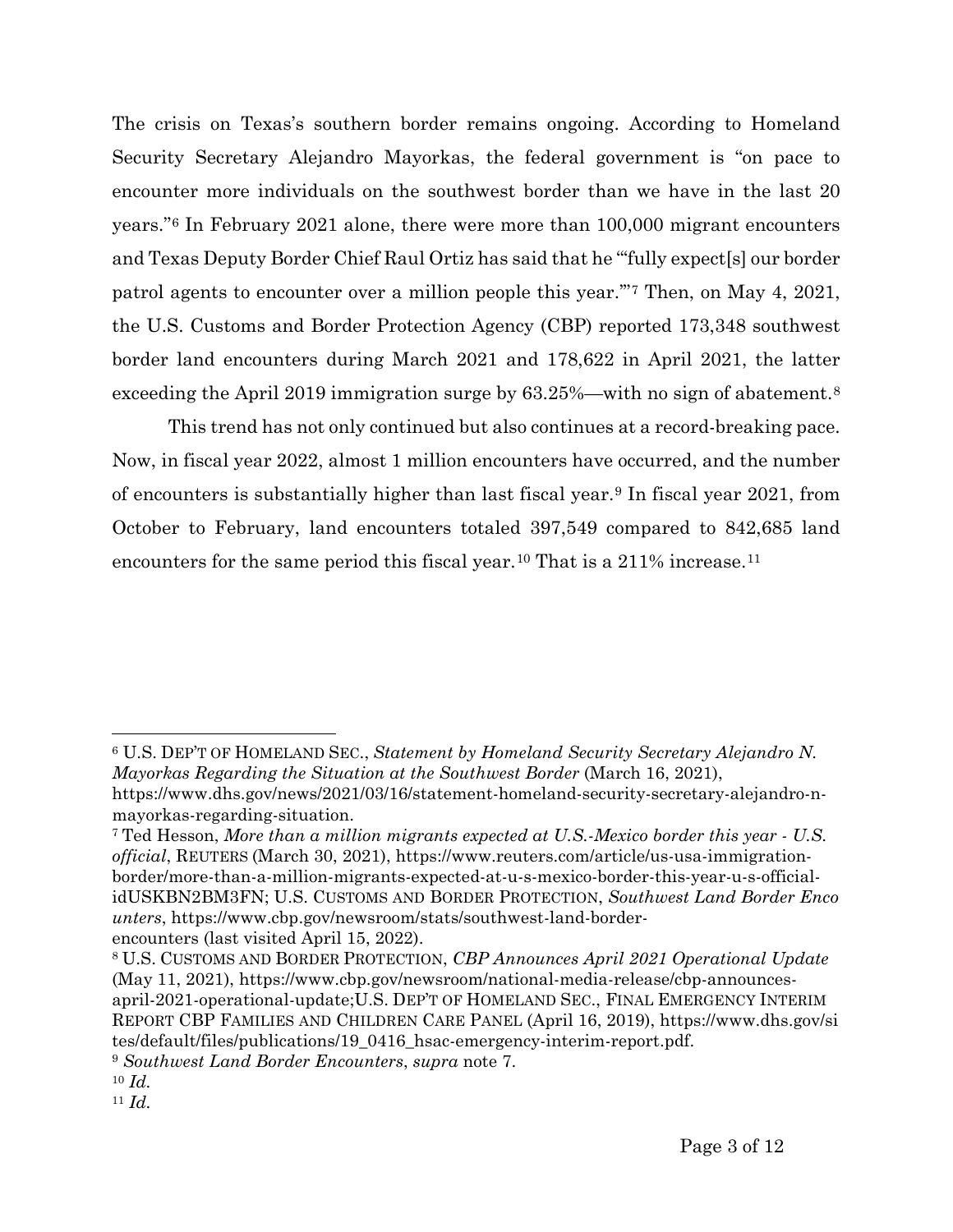Per CBP's data, the trend is not decreasing, but increasing, with no signs of slowing:



# Apprehensions at the Southwest Border

This migrant surge has inflicted serious costs on Texas, as organized crime and drug cartels continue to prey on migrants and unaccompanied children through human and drug trafficking, violence, extortion, sexual assault, and exploitation. These crimes directly and disproportionately affect Texas and its border communities.

For example, drug cartels in Mexico are tragically "using helpless children as decoys to smuggle their members into the US" and "making a killing off the border crisis, jacking up their fees to smuggle the growing flood of people into the country—

Border Patrol apprehensions of people illegally crossing the border between ports of entry. Source: U.S. Border and Customs Protection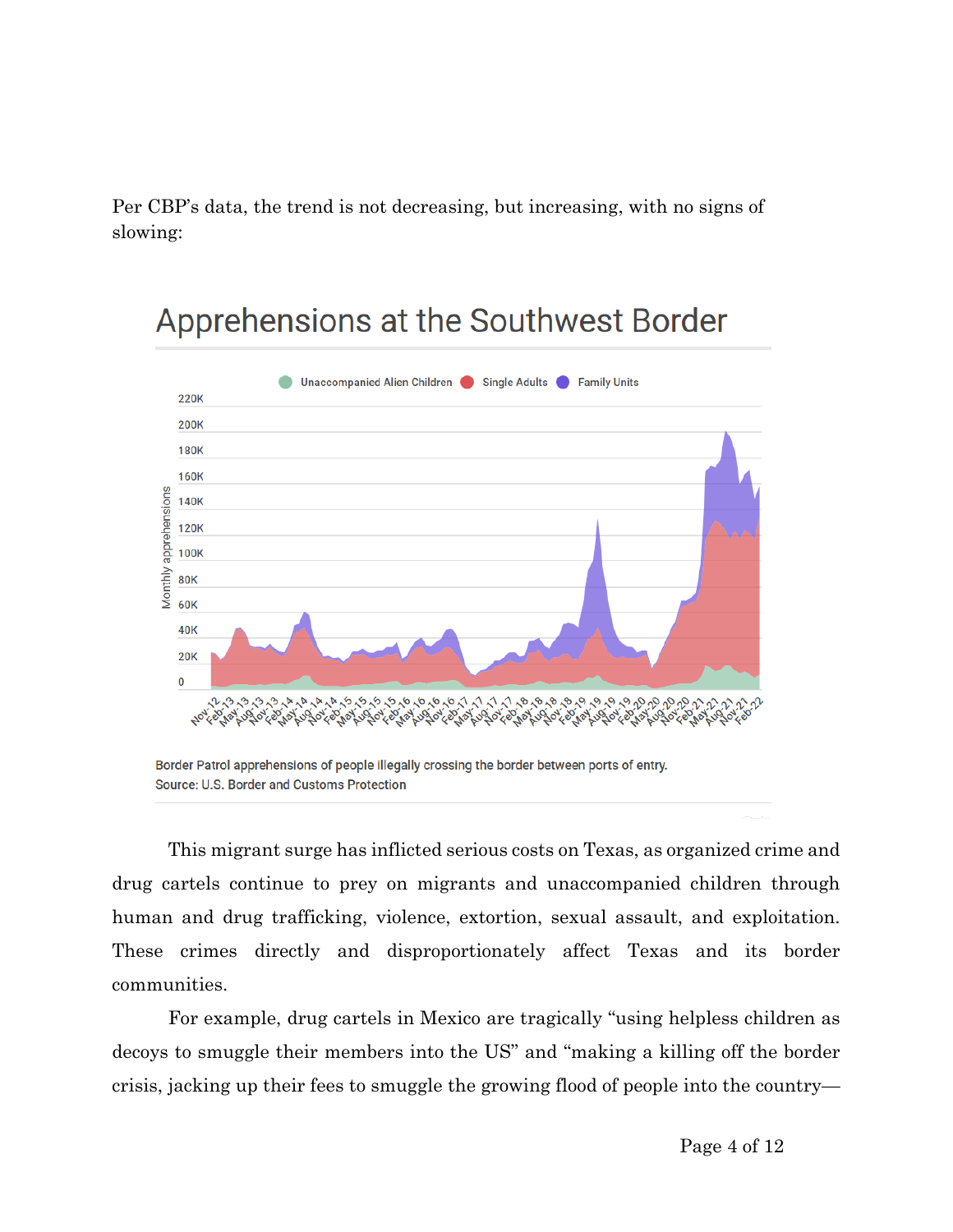and now 'making more money on humans than they are on the drug side[.]'"[12](#page-4-0) "[T]he cartels also are further exploiting the disastrous situation by splitting up kids from their . . . parents, then having members pose as the children's relatives to cross the border[.]"[13](#page-4-1) As a former U.S. Marshal in El Paso explained, "Mexican drug cartels are taking advantage of the recent influx of migrants, using it as an opportunity to 'make money'" because "it's more cost effective to be involved in human smuggling [than] it is to be in drug trafficking."[14](#page-4-2) And "human smuggling often also turns into human trafficking[.]"[15](#page-4-3)

Despite these troubling realities for Texas communities, the proposed rule does not address the fact that there is an ongoing and daily increasing crisis at the border. More than 100,000 illegal migrants are caught trespassing in the U.S. each month.<sup>[16](#page-4-4)</sup> Just six months into fiscal year 2022, border agents will log almost 1 million encounters with illegal aliens at the U.S.-Mexico border.<sup>[17](#page-4-5)</sup> As a result, border agents are expected to "exceed 2 million apprehensions total in the 2022 fiscal year," exceeding the record 1.7 million apprehensions in fiscal year 2021.[18](#page-4-6)

### *Starr and Zapata Counties*

In 2021 Governor Greg Abbott issued border-related disaster declarations for both Starr and Zapata Counties, due to the "surge of individuals unlawfully crossing

<span id="page-4-0"></span><sup>12</sup> Gabrielle Fonrouge, *Mexican drug cartels using kids as decoys in to smuggle its members into US: sheriff*, NEW YORK POST (Mar. 22, 2021), https://nypost.com/2021/03/22/mexicandrug-cartels-use-kids-as-decoys-to-smuggle-members-into-us/. 13 *Id.*

<span id="page-4-2"></span><span id="page-4-1"></span><sup>14</sup> Briana Chavez, *El Paso's former U.S. Marshal says Mexican cartels 'make money' from migrant influx*, KVIA (Mar. 18, 2021), https://kvia.com/news/border/2021/03/18/el-pasosformer-u-s-marshal-says-mexican-cartels-make-money-from-migrant-influx/. <sup>15</sup> *Id.*

<span id="page-4-4"></span><span id="page-4-3"></span><sup>16</sup> *Southwest Land Border Encounters*, *supra* note 7.

<span id="page-4-5"></span><sup>17</sup> Jordan Boyd, *Fiscal Year 2022 Border Encounters Will Hit 1 Million Right Before Peak Migration Season*, THE FEDERALIST (March 29, 2022), https://thefederalist.com/2022/03/29/f iscal-year-2022-border-encounters-will-hit-1-million-right-before-peak-migration-season/; *Southwest Land Border Encounters*, *supra* note 7.

<span id="page-4-6"></span><sup>18</sup> *Fiscal Year 2022 Border Encounters Will Hit 1 Million Right Before Peak Migration Season*, *supra* note 17.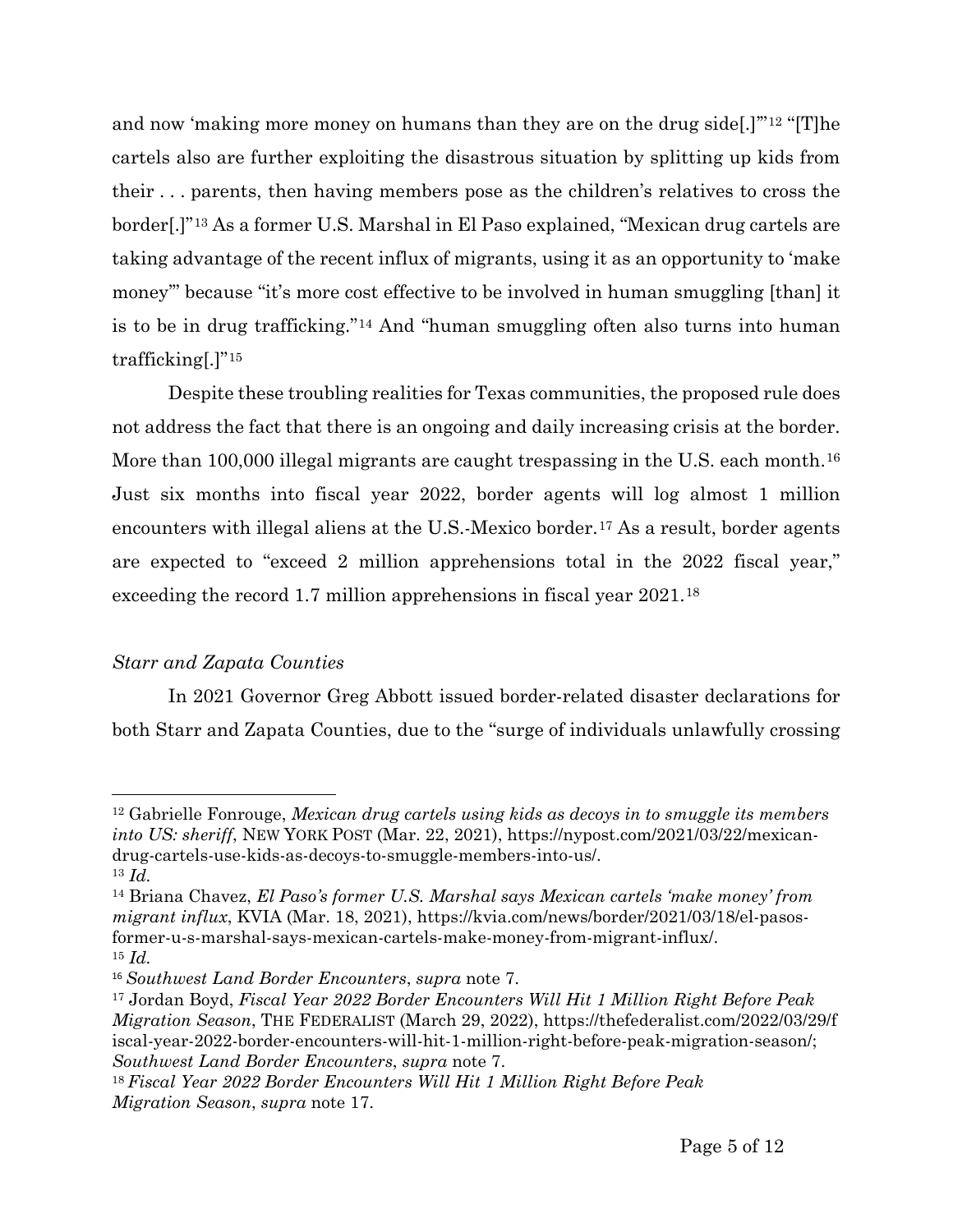the Texas-Mexico border" which posed an "ongoing and imminent threat of disaster" for those counties.[19](#page-5-0) Zapata County officials also declared a local state of disaster under Texas Government Code section 418.108 relating to the border crisis experienced in their community. Governor Abbott's disaster declaration remains in effect today.

CBP designates Starr County as part of the Rio Grande Valley Sector, where illegal alien apprehensions between January 2017 and August 2021 have increased over 421%, with dramatic spikes beginning in February 2021.[20](#page-5-1) The Laredo Sector, which includes Zapata County, saw apprehensions double during that time period.<sup>[21](#page-5-2)</sup>

Starr County in particular has seen a marked increase in border-related crimes since the first quarter of 2021, including a substantial increase in high-speed chases, drug seizures, and human smuggling.[22](#page-5-3) Due to its shared border with Mexico, the community has a "notorious, decades-long reputation for narco-trafficking."[23](#page-5-4) Similarly, in Zapata County, the Sheriff noted the community previously experienced about one highway chase or vehicle bailout per week, but "[n]ow it's once a day."[24](#page-5-5)

The economic cost to ranchers due to illegal alien traffic through their

<span id="page-5-0"></span><sup>19</sup> Gov. Greg Abbott, PROCLAMATION BY THE GOVERNOR OF THE STATE OF TEXAS (May 31, 2021), https://gov.texas.gov/uploads/files/press/DISASTER\_border\_security\_IMAGE\_05-31- 2021.pdf.

<span id="page-5-1"></span><sup>20</sup>TEXAS DEP'T OF PUBLIC SAFETY, TEXAS BORDER SECURITY (September 2021), https://www .dps.texas.gov/sites/default/files/documents/publicinformation/documents/bordersecbrief202 10901.pdf.

<span id="page-5-2"></span><sup>21</sup> *Id.* 

<span id="page-5-3"></span><sup>22</sup> BORDER REPORT, *Car pursuits increase in Rio Grande City as illegal border crossings rise* (April 1, 2021), https://www.borderreport.com/hot-topics/border-crime/car-pursuits-increasein-rio-grande-city-as-illegal-border-crossings-rise/. During the first quarter of 2021 Rio Grande City law enforcement experienced thirteen vehicle pursuits, the seizure of 517 pounds of drugs, and encounters with 416 undocumented aliens. This is compared with two vehicle pursuits and six arrests of undocumented people for the same period in 2020). *Id.* <sup>23</sup> Debbie Nathan, *How DPS's Occupation of a Border Town May Have Crippled Its Econom*y, THE AUSTIN CHRONICAL (Oct. 6, 2017),

<span id="page-5-4"></span>https://www.austinchronicle.com/news/2017-10-06/how-dps-occupation-of-a-border-townmay-have-crippled-its-economy/.

<span id="page-5-5"></span><sup>24</sup> John Burnett, *Human Smugglers Bypass Border Patrol, Bedeviling Sheriffs And Ranchers in South Texas*, NPR (April 24, 2021),

https://www.npr.org/2021/04/24/990150761/human-smugglers-bypass-border-patrolbedeviling-sheriffs-and-ranchers-in-south-t.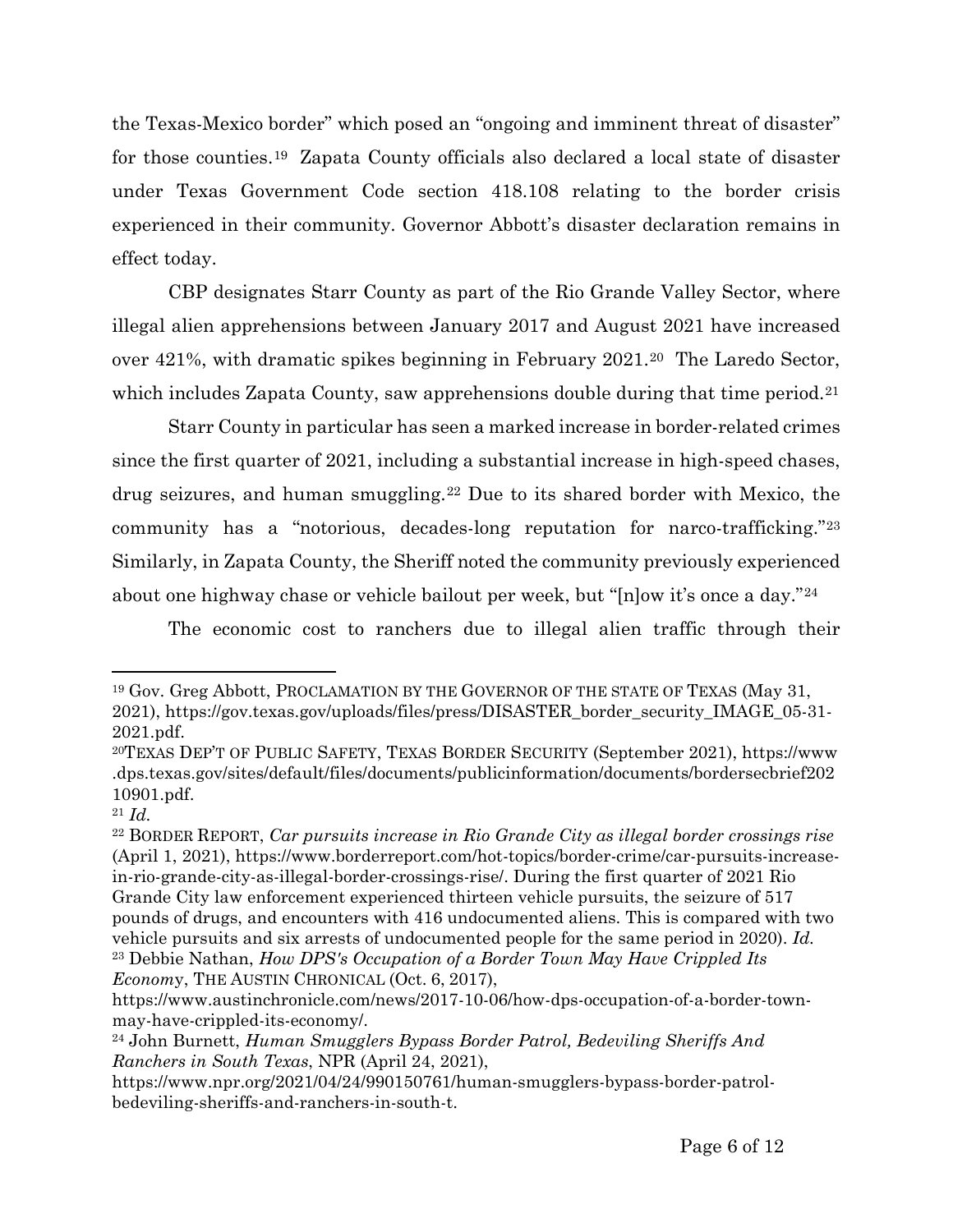properties has also been substantial. Ranch owners in the nearby area cite costs in the tens of thousands of dollars to repair cut fences and gates destroyed by human smugglers transporting undocumented persons through their ranches.<sup>[25](#page-6-0)</sup> These numbers are not unique.

The Department of Homeland Security ("DHS") has previously recognized the importance of the construction of a southwest border wall. Among other things, DHS's prior assessment concluded that "Walls Work," that border walls are highly effective in deterring and preventing illegal immigration and illegal drug trafficking across the southwest border, and that the construction of border barriers on the southwest border led to a 90 percent reduction in border apprehensions in the Yuma region.<sup>[26](#page-6-1)</sup>

Adequate border security must be maintained in these counties to deter human smuggling, human trafficking, and other criminal activities associated with a porous border. Any obstacle preventing Texas from engaging in border enforcement activities or building a border barrier injures Texas by promoting cartel activity and by increasing the number of illegal aliens crossing the border.

### *Humanitarian Impacts*

In addition to the above concerns raised, it is well established that open borders create and promote a humanitarian crisis in the form of human trafficking that extends beyond Texas's borders. The border crisis has led to an explosion in human trafficking activity across the border. There is a well-documented and tragic connection between human trafficking in the Midwest and unlawful immigration from the southern border.<sup>[27](#page-6-2)</sup>

<span id="page-6-0"></span><sup>&</sup>lt;sup>25</sup> *Id.* (noting that rancher Whit Jones III spent \$30,000 in a three-month period in 2021 to repair dozens of breaks in his fences).

<span id="page-6-1"></span><sup>26</sup> U.S. DEP'T OF HOMELAND SEC., *Walls Work* (Dec. 12, 2018), https://www.dhs.gov/news/20 18/12/12/walls-work.

<span id="page-6-2"></span><sup>27</sup> *See generally* U.S. DEP'T OF STATE, TRAFFICKING IN PERSONS REPORT (20th ed., June 2020), https://www.state.gov/wp-content/uploads/2020/06/2020-TIP-Report-Complete-062420-FINAL.pdf; U.S. DEP'T OF JUSTICE, *U.S.-Mexico Bilateral Human Trafficking Enforcement Initiative*, https://www.justice.gov/humantrafficking/special-initiatives#bilater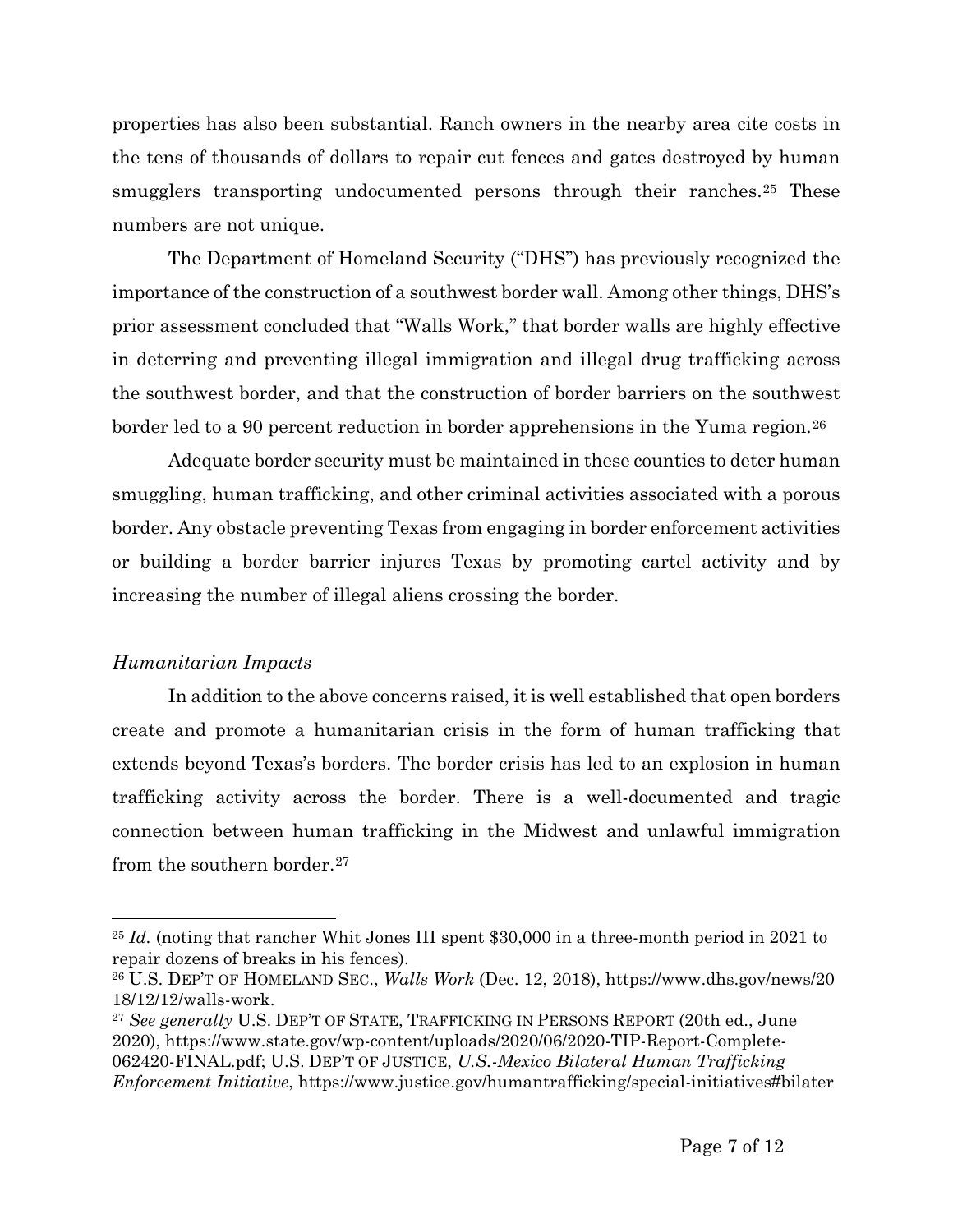Indeed, the data makes it readily apparent that trafficking on the southern border is a contributing factor to overall rates of human trafficking in the United States.[28](#page-7-0) While the costs of combating human trafficking vary from state to state, Texas will inevitably carry much of these costs due to its extensive shared border with Mexico. For example, a report from 2016 concluded that Texas spends approximately \$6.6 billion in lifetime expenditures on minor and youth sex trafficking victims, and that traffickers exploit approximately \$600 million annually from victims of labor trafficking in Texas (i.e., lost wages), which necessarily results in corresponding lost tax revenue to Texas.[29](#page-7-1)

One would hope that saving a person from being trafficked by allowing for sufficient border enforcement activities, in addition to implementing some sort of border barrier, would outweigh the designation of a plant species as endangered or habitat as critical, especially considering other federal agencies have concluded, in detailed reports outlined below, that the prostrate milkweed would not be threatened by such activity.

### *Previous Environmental Studies*

The federal government has already determined that the prostrate milkweed is not at risk should border enforcement activities continue or a border barrier be

al (last visited April 15, 2021) ("Mexico is the country of origin of the largest number of foreign-born human trafficking victims identified in the United States."); POLARIS PROJECT, FIGHTING HUMAN TRAFFICKING ACROSS THE U.S. – MEXICO BORDER (2018),

https://polarisproject.org/wp-content/uploads/2016/10/Consejo-NHTH-Statistics-2018.pdf. ("Every day, powerful criminal networks and individual traffickers on both sides of the border recruit people for labor or sexual exploitation."); UNITED NATIONS OFFICE ON DRUGS AND

CRIME, GLOBAL REPORT ON TRAFFICKING IN PERSONS (2018), https://www.unodc.org/docum ents/data-and-analysis/glotip/2018/GLOTiP\_2018\_BOOK\_web\_small.pdf; *Southwest Land Border Encounters*, *supra* note 7.

<span id="page-7-0"></span><sup>28</sup> *Id.*

<span id="page-7-1"></span><sup>29</sup> Noël Busch-Armendariz, et al., *Human Trafficking by the Numbers: The Initial Benchmark of Prevalence and Economic Impact for Texas*, UNIVERSITY OF TEXAS AUSTIN (Dec. 2016), https://repositories.lib.utexas.edu/bitstream/handle/2152/44597/idvsa-2016 human-trafficking-by-the-numbers.pdf?sequence=2%26isAllowed=y.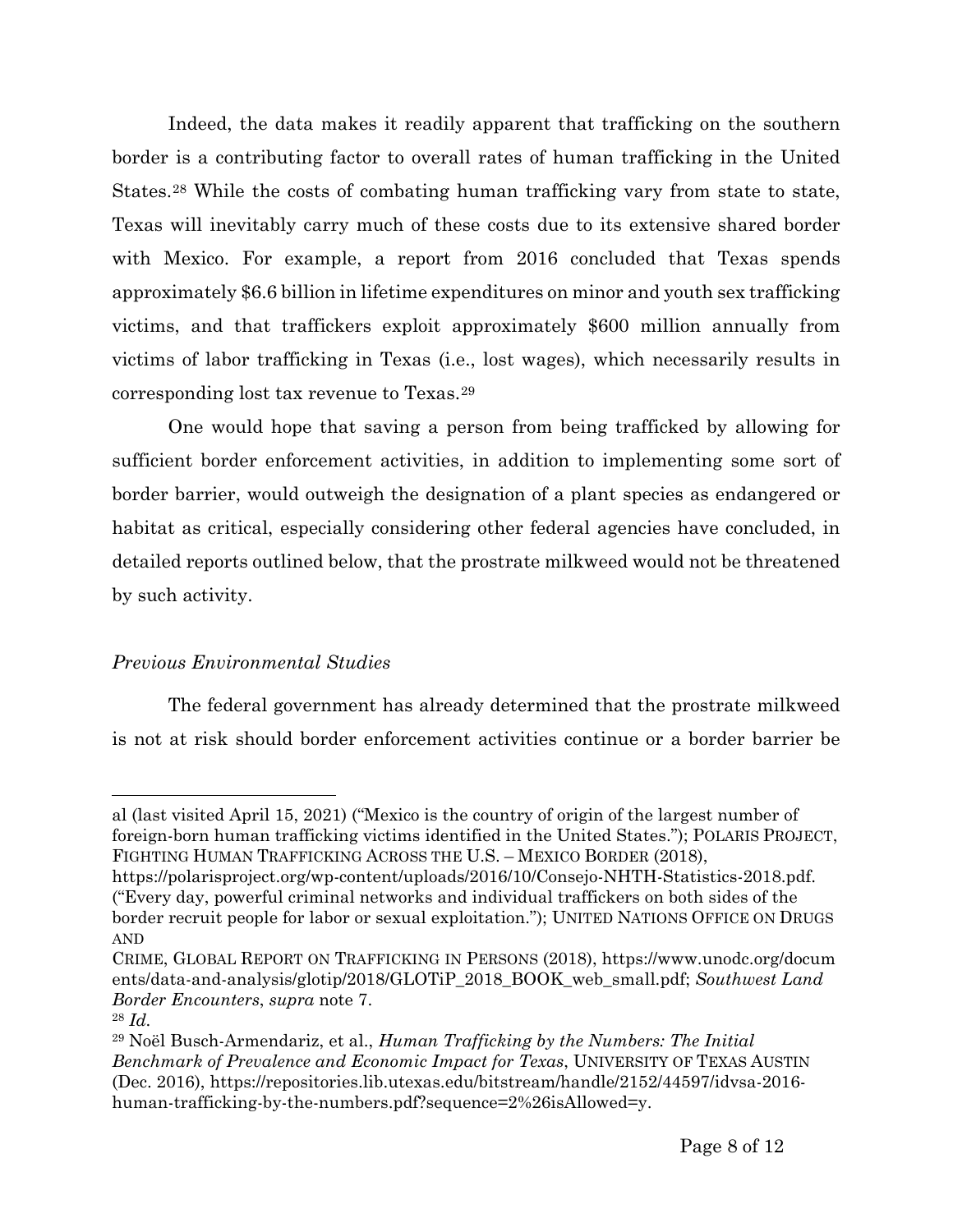built. At least two very thorough environmental impact analyses conducted by the CBP have concluded that construction activity in the counties listed in this proposed rule, such as roads or a border wall, would have minimal or no significant impact on the vegetation, including the prostrate milkweed.[30](#page-8-0) These studies addressed both the building of roads as well as the construction of a border wall in the same geographic areas as those being considered here. Yet these environmental studies are seemingly being ignored by FWS, and now without clear reasoning or supportive data, the impact of border enforcement activities or a border wall are said to be potential threats of "high magnitude" to the prostrate milkweed.

Further, those disregarded studies concluded that such activity could actually benefit the surrounding vegetation, including the prostrate milkweed, because of reduced foot traffic as a result of border enforcement activities or a border barrier. Not only does the proposed rule in question fail to appropriately analyze the border security interests in Starr and Zapata counties, as well as Texas generally, it fails to consider the potential *damage* to the plant caused by the traffic generated by migrants and illegal immigration.

The prospect of thousands of migrants and undocumented immigrants trampling the vegetation and plant life while journeying north through Zapata and Starr Counties each year is no doubt potentially harmful to the sensitive environment surrounding prostrate milkweed. For example, in the past week Border Patrol agents encountered 10 large groups (defined by authorities as numbering 100 people or more) in the Rio Grande Valley sector alone.[31](#page-8-1) The foot-traffic damage can even be

https://www.cbp.gov/sites/default/files/assets/documents/2020-

<span id="page-8-0"></span><sup>30</sup> U.S. CUSTOMS AND BORDER PROTECTION, FINDING OF NO SIGNIFICANT IMPACT (FONSI) RIO GRANDE CITY STATION ROAD IMPROVEMENT PROJECT, RIO GRANDE CITY, TEXAS, RIO GRANDE VALLEY SECTOR (July 2020),

Jul/EA\_RGC\_Roads\_Draft\_508\_Version\_reduced.pdf; U.S. CUSTOMS AND BORDER PROTECT ION, ENVIRONMENTAL STEWARDSHIP PLAN FOR THE PROPOSED BORDER WALL PROJECT U.S. BORDER PATROL RIO GRANDE VALLEY SECTOR, MCALLEN AND WESLACO

STATIONS, TEXAS (June 2020), https://www.cbp.gov/sites/default/files/assets/documents/202 0-Apr/Final\_RGV\_LeveeWall\_ESP\_508.pdf.

<span id="page-8-1"></span><sup>31</sup> M. Martinez and S. Chamberlain, *Border encounters soared to highest level under Biden*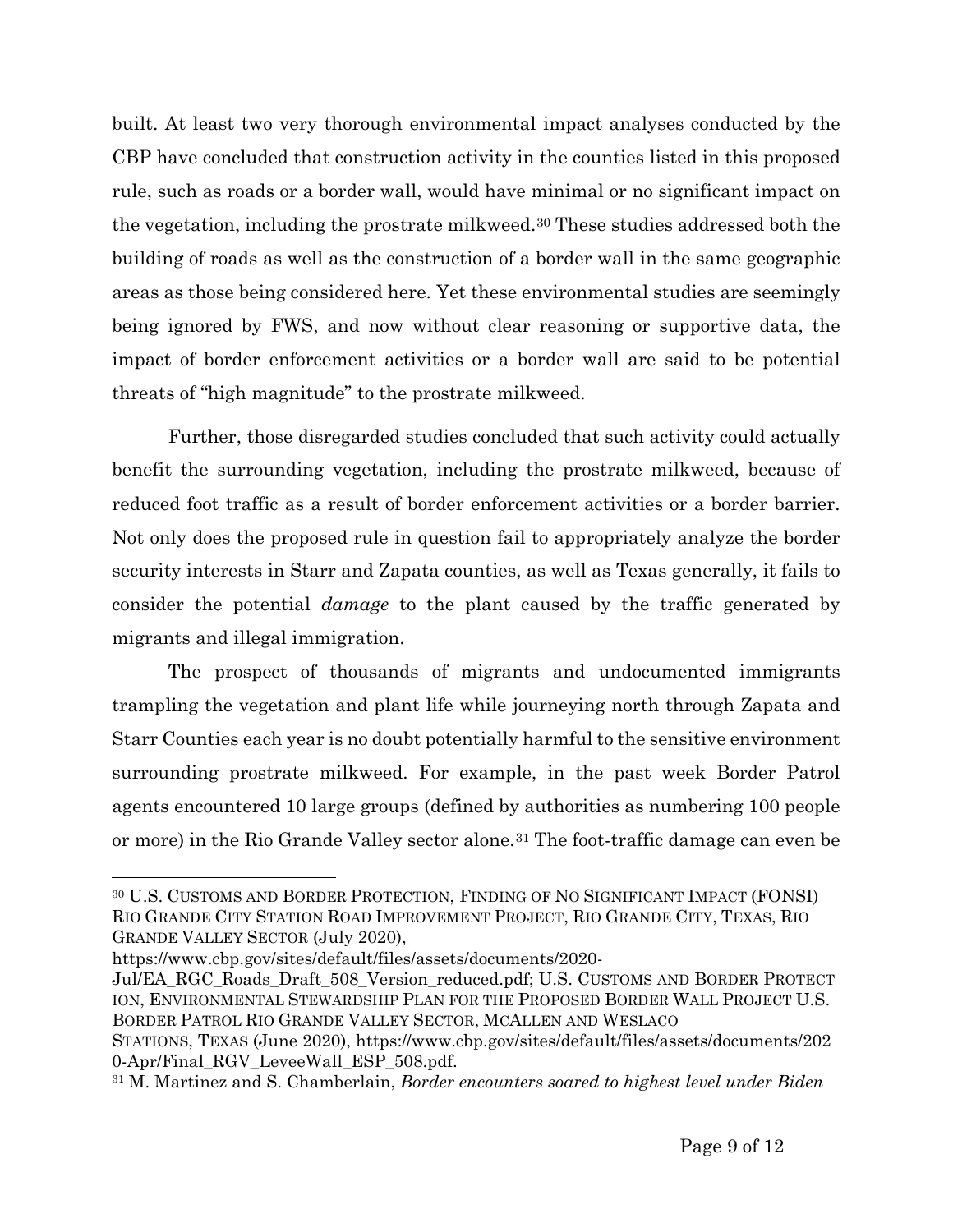seen in a recent video shared by Rio Grande Valley Chief Patrol Agent Brian Hastings.[32](#page-9-0) The video shows a group of 202 illegal immigrants on foot.[33](#page-9-1) Preventing foot traffic benefits the species by reducing trash and debris, trampling of vegetation, and creation of trails. In light of this, a border barrier or increased border monitoring by CBP or other federal agencies will actually enhance the preservation of the prostrate milkweed's habitat. The FWS proposal speculates without factual basis that "construction [of a border wall] would obliterate prostrate milkweed plants that occur within the construction footprint."[34](#page-9-2) This conclusory analysis fails to consider the harmful impact to the very plant they seek to protect if this area of the southern border remains unsecured.

#### *Economic Impacts*

Also significant are the economic impacts resulting from the above-mentioned border crisis. The substantial increase in the number of illegal aliens crossing the border has inflicted serious costs on Texas. The additional costs of housing, educating, and providing healthcare and other social services for trafficking victims, asylum seekers, or illegal aliens continue to financially burden Texas and its taxpayers.

The costs are extensive. For example, aliens paroled into the United States are eligible for subsidized driver's licenses. In addition, Texas spends significant amounts of money providing services to illegal aliens. Those services include education services and healthcare, as well as many other social services broadly available in Texas. Federal law requires Texas to include illegal aliens in some of these programs. The State funds multiple healthcare programs that cover illegal aliens. The provision of these services—utilized by illegal aliens—results in millions of dollars of

*in March as Title 42 lift looms,* NEW YORK POST (April 15, 2022), https://nypost.com/2022/0 4/15/migrants-cross-texas-border-by-hundreds-with-title-42-lift-looming/. 32 *Id.*

<span id="page-9-0"></span>

<span id="page-9-1"></span><sup>33</sup> *Id.*

<span id="page-9-2"></span><sup>34</sup> U.S. FISH AND WILDLIFE SERVICE, SPECIES STATUS ASSESSMENT REPORT FOR PROSTRATE MILKWEED (ASCLEPIAS PROSTRATA W.H. BLACKWELL), regulations.gov (Feb. 2020), https://www.regulations.gov/document/FWS-R2-ES-2021-0041-0007.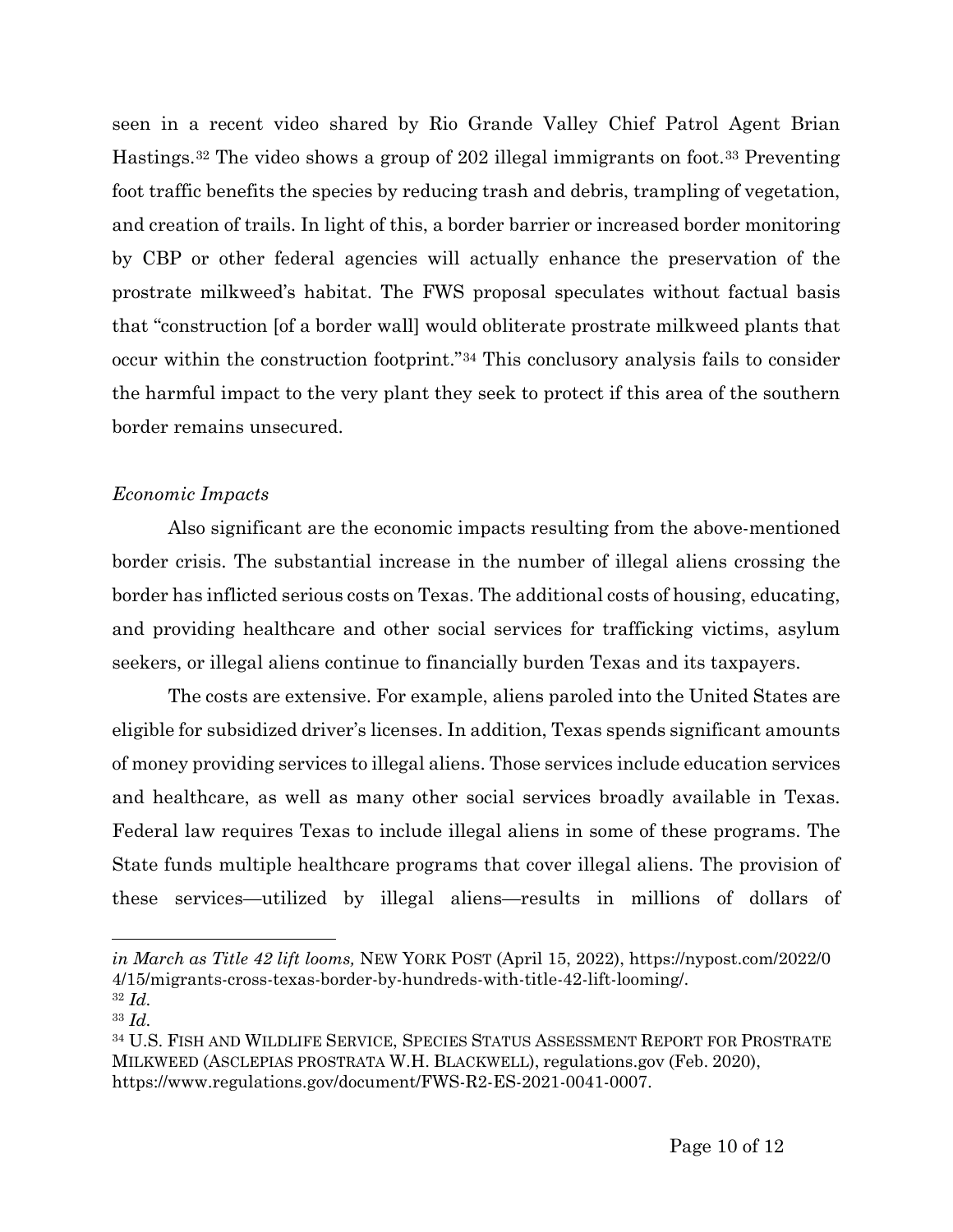expenditures per year. These services include the Emergency Medicaid program, the Texas Family Violence Program, and the Texas Children's Health Insurance Program.

In 2021, this cost was estimated at costing over \$850 million each year.[35](#page-10-0) In a January 2021 lawsuit, Attorney General Paxton uncovered hundreds of millions of dollars that Texas taxpayers involuntarily spent on illegal aliens every year:

- Texans pay between \$579 million and \$717 million each year for public hospital districts to provide uncompensated care for illegal aliens.<sup>[36](#page-10-1)</sup>
- Texans paid \$152 million to house illegal criminal aliens for just one year.[37](#page-10-2)
- Texans pay between \$62 million and \$90 million to include illegal aliens in the state Emergency Medicaid program.[38](#page-10-3)
- Texans paid more than \$1 million for The Family Violence Program to provide services to illegal aliens for one year.[39](#page-10-4)
- Texans pay between \$30 million and \$38 million per year on perinatal coverage for illegal aliens through the Children's Health Insurance Program.[40](#page-10-5)
- Texans pay between \$31 million and \$63 million to educate unaccompanied alien children each year.[41](#page-10-6)

Border crossings are anticipated to increase dramatically in 2022 with revocation of Title 42 and other actions being taken by the federal government to stop protecting the southern border.

- <span id="page-10-2"></span><sup>37</sup> *Id.*
- <span id="page-10-3"></span><sup>38</sup> *Id.* <sup>39</sup> *Id.*
- <span id="page-10-5"></span><span id="page-10-4"></span><sup>40</sup> *Id.*
- <span id="page-10-6"></span><sup>41</sup> *Id.*

<span id="page-10-0"></span><sup>35</sup> Attorney General Ken Paxton, *AG Paxton: Illegal Immigration Costs Texas Taxpayers Over* 

*<sup>\$850</sup> Million Each Year*, PRESS RELEASE (March 31, 2021), https://www.texasattorneygener al.gov/news/releases/ag-paxton-illegal-immigration-costs-texas-taxpayers-over-850-millioneach-year.

<span id="page-10-1"></span><sup>36</sup> *Id.*